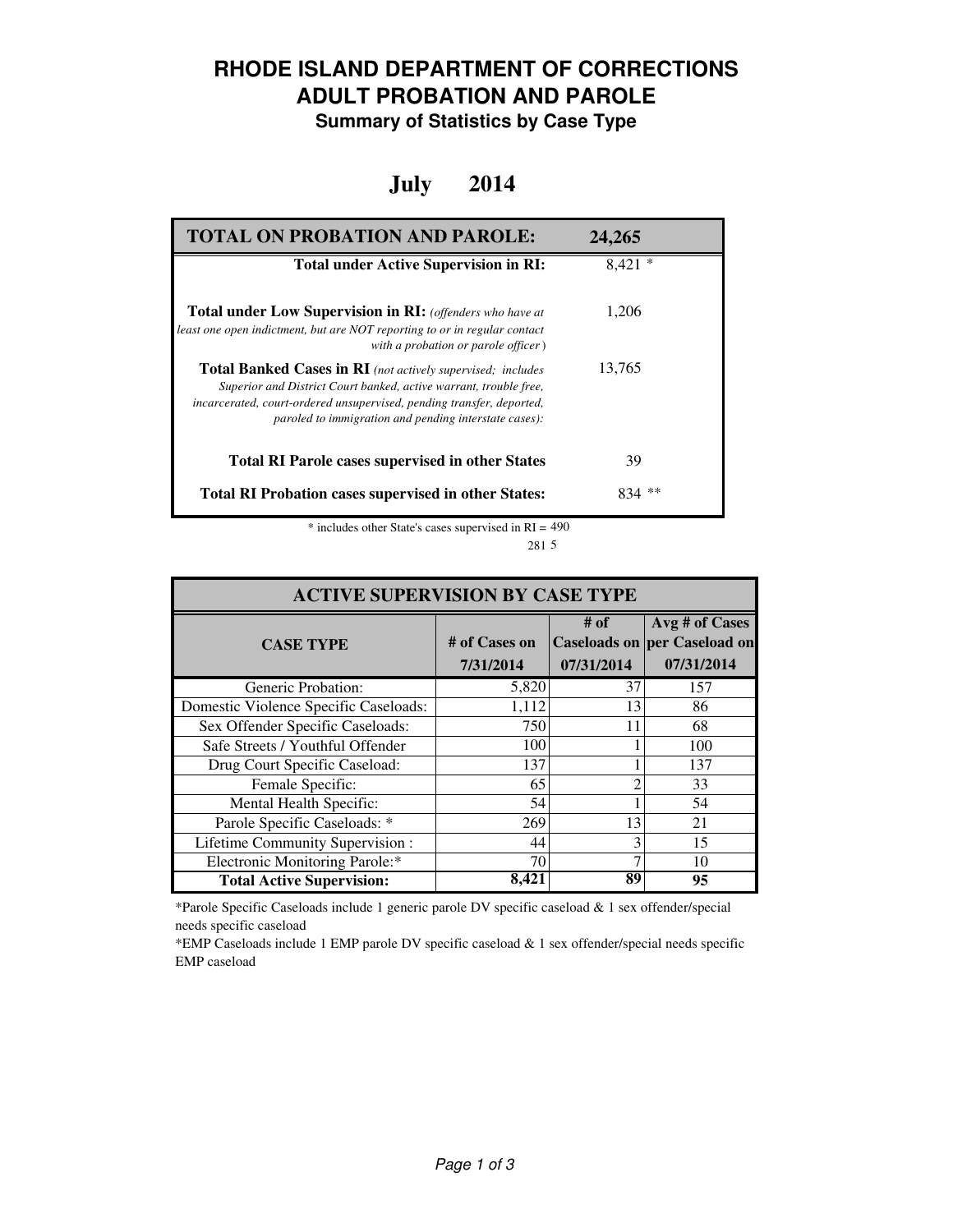# **RHODE ISLAND DEPARTMENT OF CORRECTIONS ADULT PROBATION AND PAROLE**

|  |  | <b>Summary of Statistics by Case Type</b> |  |  |  |
|--|--|-------------------------------------------|--|--|--|
|--|--|-------------------------------------------|--|--|--|

| NEW CASES AND CLOSED CASES BY CASE TYPE <sup>-1</sup> |                                                |                                                  |                                               |                                          |
|-------------------------------------------------------|------------------------------------------------|--------------------------------------------------|-----------------------------------------------|------------------------------------------|
| <b>CASE TYPE</b>                                      | <b>New Cases</b><br>During the<br><b>Month</b> | <b>Total New</b><br><b>Cases CY14</b> During the | <b>Cases</b><br><b>Closed</b><br><b>Month</b> | <b>Total Cases</b><br><b>Closed CY14</b> |
| Generic Probation:                                    | 336                                            | 2225                                             | 169                                           | 1,196                                    |
| Domestic Violence Specific Caseloads:                 | 72                                             | 454                                              | 32                                            | 241                                      |
| Sex Offender Specific Caseloads:                      | 12                                             | 89                                               |                                               | 25                                       |
| Safe Streets / Youthful Offender                      | 0                                              |                                                  |                                               | 3                                        |
| Drug Court Specific Caseload:                         | 8                                              | 41                                               |                                               | 11                                       |
| Female Specific:                                      | $\theta$                                       | 0                                                |                                               | $\mathfrak{D}$                           |
| Mental Health Specific:                               | $\Omega$                                       | 0                                                |                                               | 4                                        |
| Parole Specific Caseloads: *                          | 21                                             | 112                                              |                                               | 18                                       |
| Lifetime Community Supervision :                      |                                                | 10                                               |                                               |                                          |
| Electronic Monitoring Parole:*                        | 13                                             | 65                                               | 6                                             | 41                                       |
| <b>Total for Active Supervision Cases:</b>            | 463                                            | 3,003                                            | 213                                           | 1,542                                    |

<sup>1</sup>This chart excludes all cases assigned to the MSU, regional low supervision or warrant, District Court incarcerated cases and court-ordered unsupervised cases. It also does not include any cases transferred from one caseload to another EXCEPT cases transferred from caseload 196 - Probation Hold status.

| <b>BANKED CASES</b> (not actively supervised)                             |                          |        |  |
|---------------------------------------------------------------------------|--------------------------|--------|--|
| <b>CASE TYPE</b>                                                          | # of Cases on 07/31/2014 |        |  |
| <b>Minimum Supervision Unit (Superior Court Cases) Total:</b>             |                          | 10,265 |  |
| Trouble Free/Active Warrant Cases:                                        | 7,597                    |        |  |
| Court Ordered Unsupervised Cases:                                         | 280                      |        |  |
| <b>Incarcerated Cases:</b>                                                | 1,967                    |        |  |
| <b>Deported Cases:</b>                                                    | 421                      |        |  |
| <b>District Court Administratively Banked Cases Total:</b>                |                          | 2,919  |  |
| <b>District Court Incarcerated Cases Total:</b>                           |                          |        |  |
| <b>District Court court ordered unsupervised cases Total:</b>             |                          | 78     |  |
| <b>Cases Paroled to Immigration or Another Jurisdiction:</b>              |                          | 11     |  |
| <b>Active Parole Warrants</b> (not included in active supervision totals) |                          | 51     |  |
| <b>Regional Probation Warrant Cases:</b>                                  |                          | 355    |  |
| <b>Transfer Pool Cases:</b>                                               |                          | 84     |  |
| <b>Others States Cases Pending RI Interstate Acceptance:</b>              |                          |        |  |
| <b>Banked Total:</b>                                                      |                          | 13,765 |  |